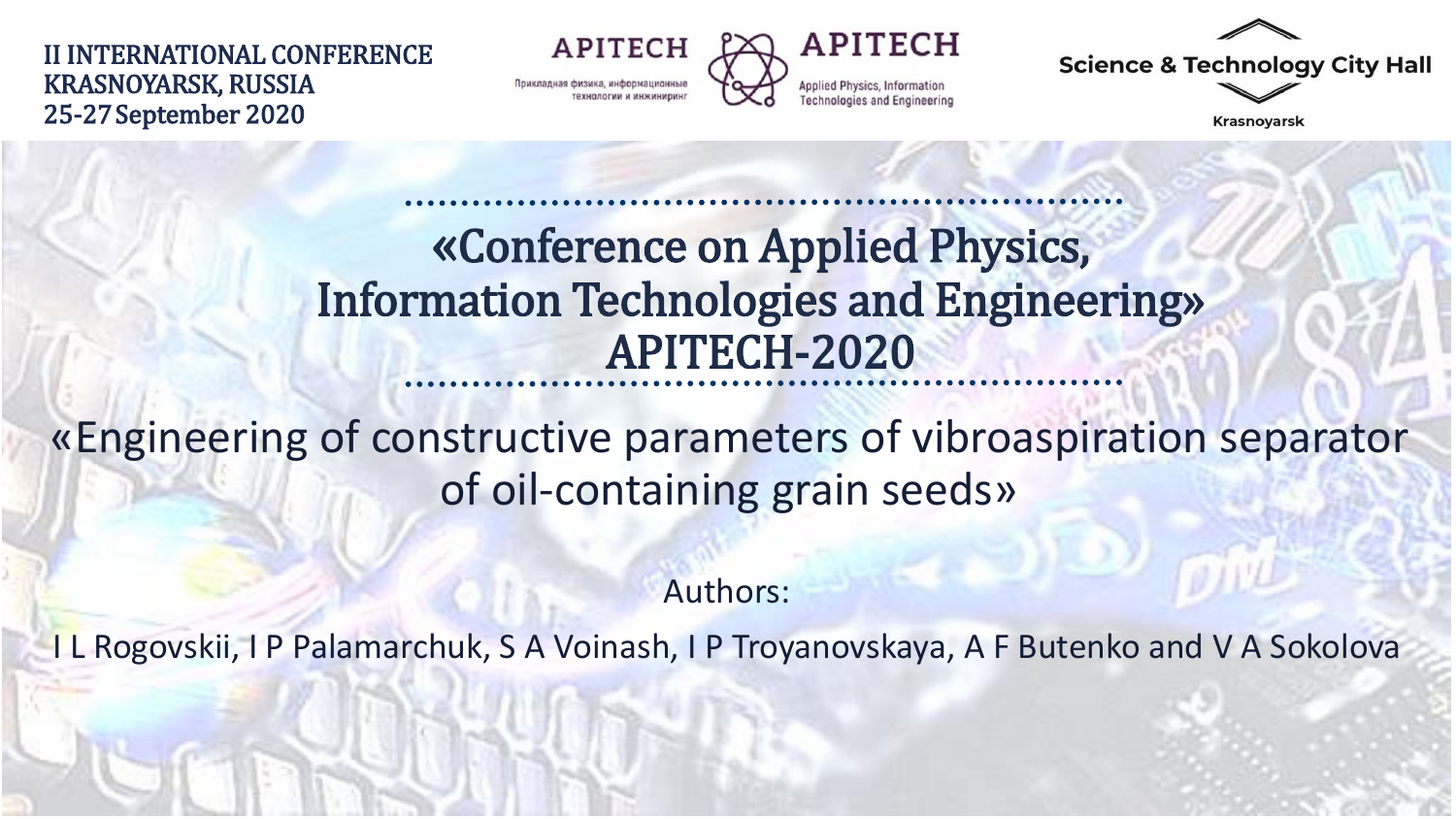

## Problem statement



The aim of the research is experimental substantiation of design parameters of developed vibroaspiration separator of seed grain material during storage under conditions of effective fractionation of loose mass particles. In order to achieve the set goal, the following objectives have been provided:

- development of an experimental model of vibroaspiration separator, which due to the creation of a movable central pipe of separation channel and the addition of elastic elements into the construction, increases the driving force of the process of separating the seed material into fractions;
- development of method for experimental evaluation of the main design parameters of vibroaspiration separator of the investigated bulk environment;
- obtaining graphical dependencies, illustrating the change of main structural parameters of the developed separator from the mass, speed and trajectory of seed of the investigated technological environment.

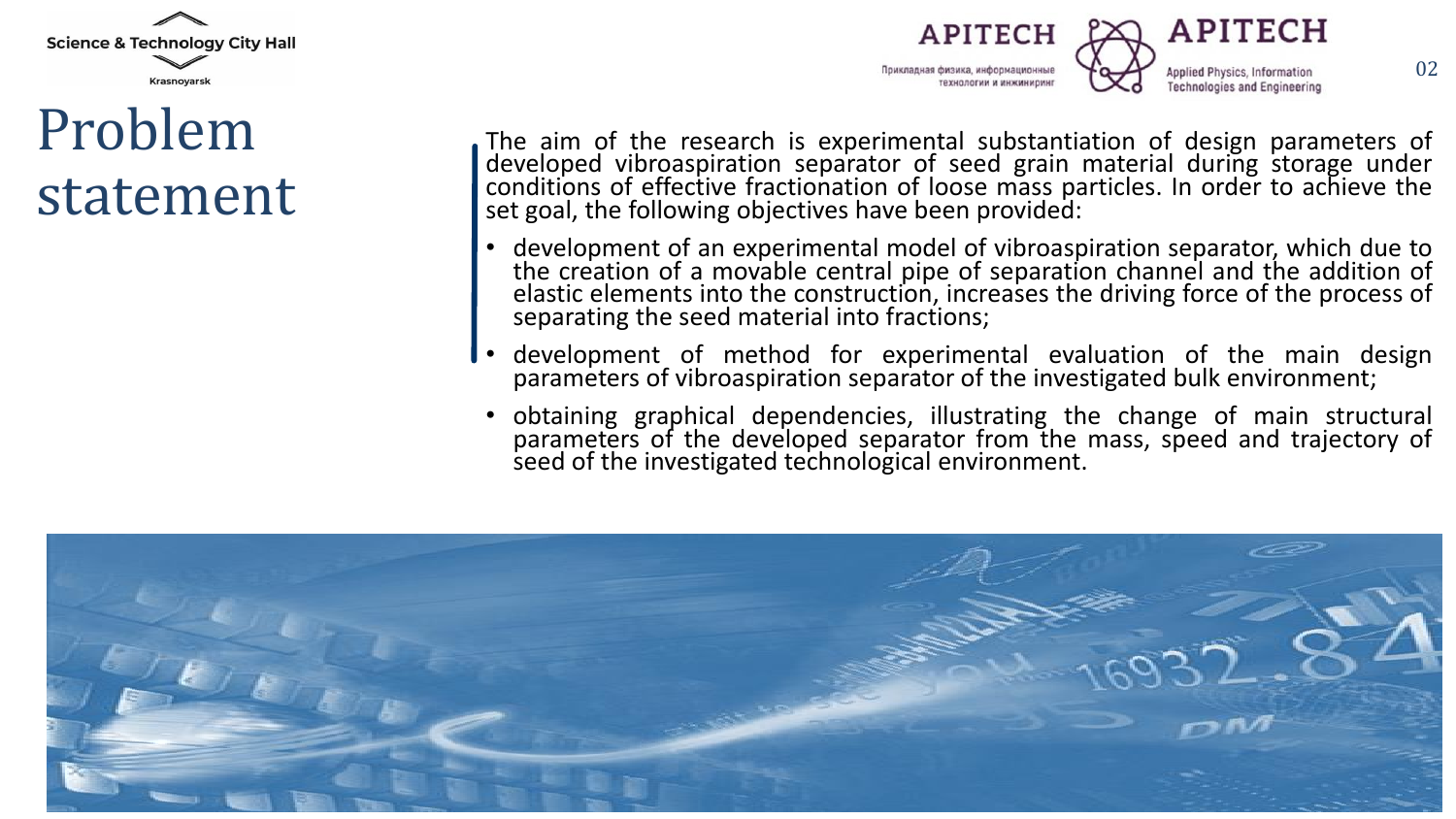**Science & Technology City Hall** 

Krasnoyarsk

Solution methods

> **Figure 1.** Experimental model of the developed vibroaspiration seed separator





03

**Figure 2.** Dependence of the distance of splitting the vertical trajectory of sunflower seeds on its mass at different speeds:  $1 -$  flow velocity 4.0 m/s;  $2 -$  flow velocity 4.5 m/s;  $3 -$  flow velocity 5.0 m/s;  $4 -$  flow velocity 5.5 m/s.



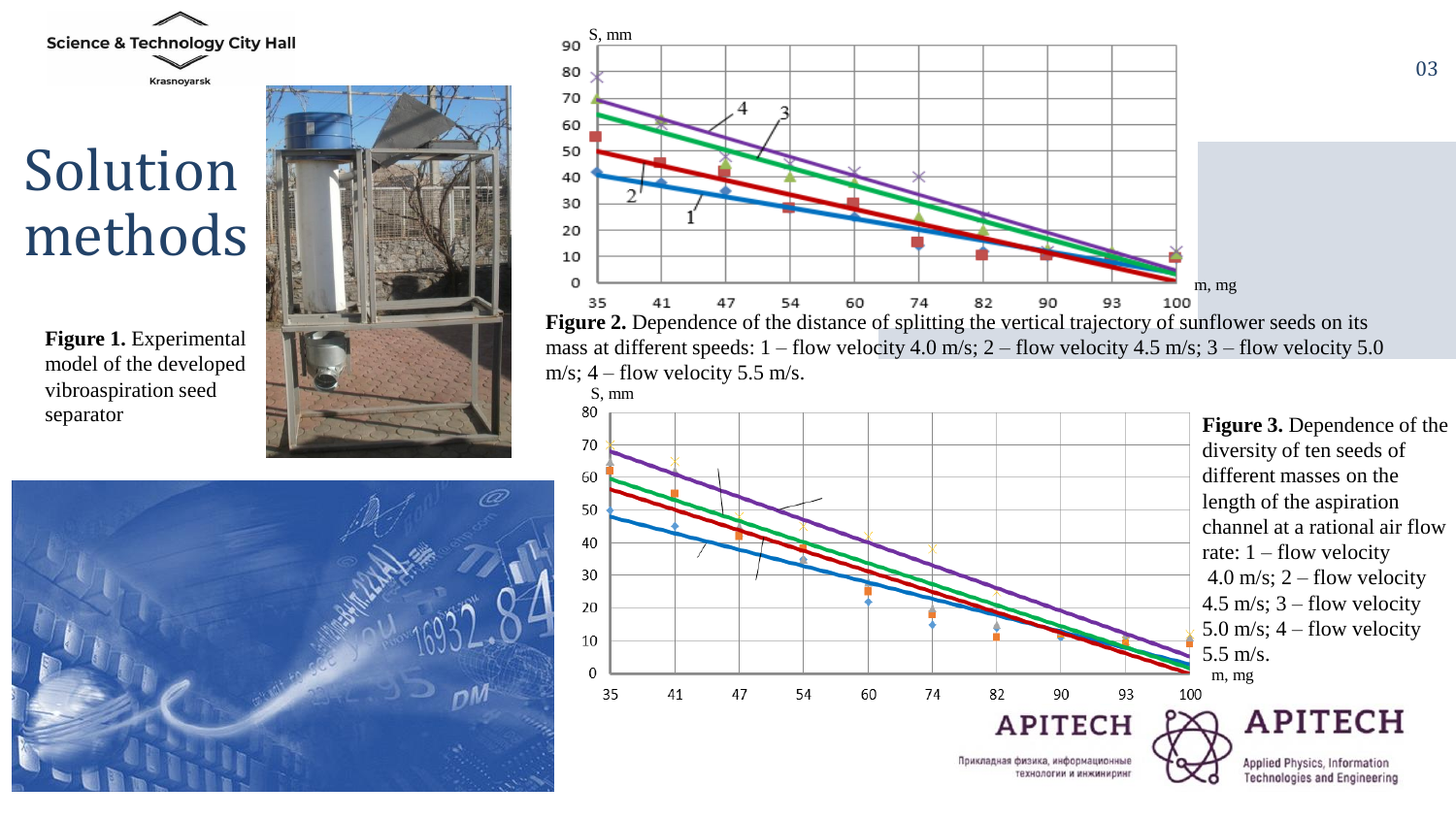





Conclusions

#### Results, implementation

- According to the results of experimental evaluation, the air flow rate at which the best separation of sunflower seeds will take place is 75-90% of the critical air flow velocity and is 4.5-5.0 m/s.
- The results of experimental studies of the developed vibroaspiration separator of sunflower seeds allowed to substantiate the following rational parameters of this process: the diameter of the hopper of the distributor should be within 50-60 mm; the value of the diameter of the seed supply pipe inside the vertical aspiration channel is 30-40 mm with a useful channel length of 0.8 m.